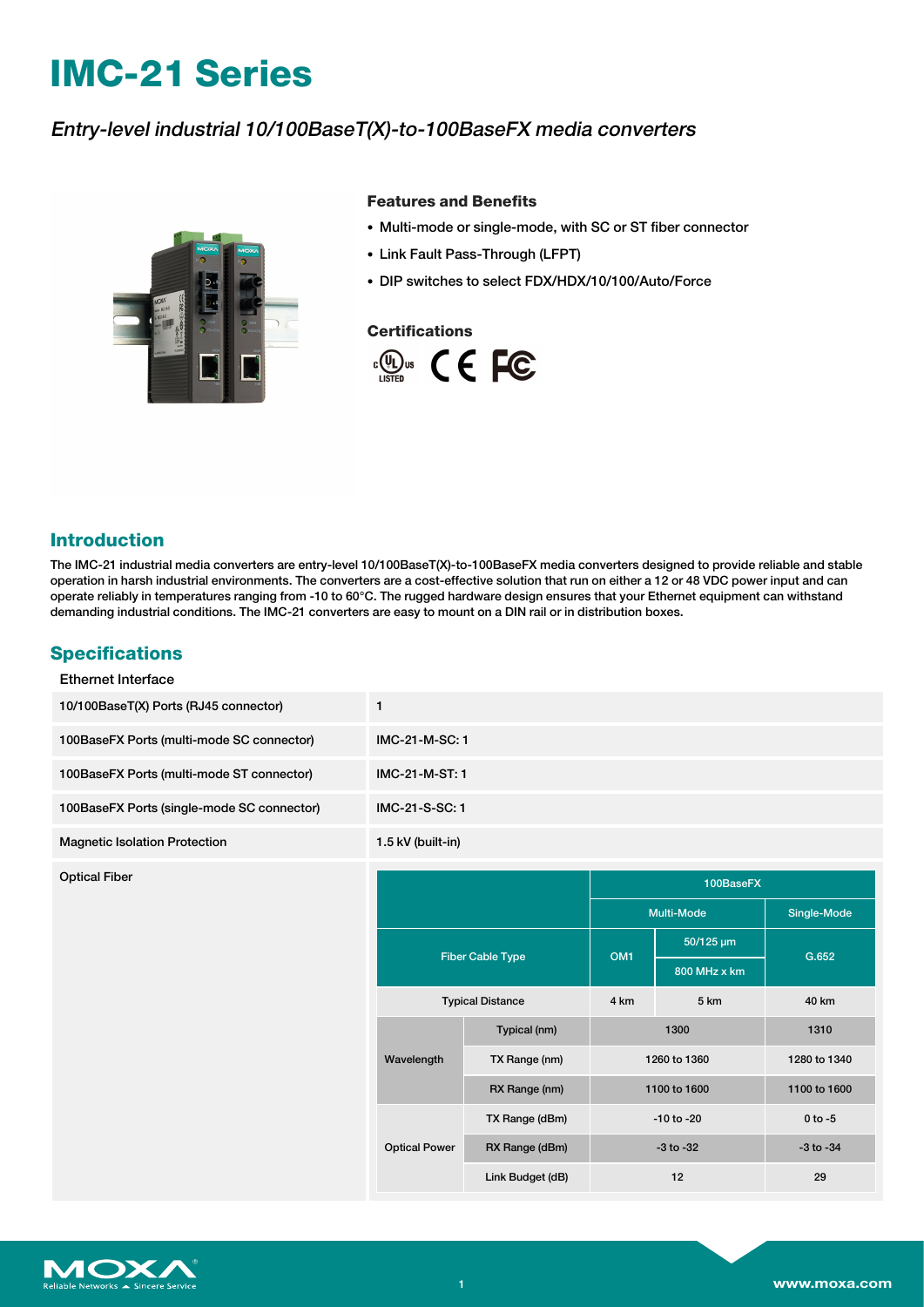|                         |                                                                                                                                                                                                                                                                                                           | 100BaseFX       |                   |             |
|-------------------------|-----------------------------------------------------------------------------------------------------------------------------------------------------------------------------------------------------------------------------------------------------------------------------------------------------------|-----------------|-------------------|-------------|
|                         |                                                                                                                                                                                                                                                                                                           |                 | <b>Multi-Mode</b> | Single-Mode |
| <b>Fiber Cable Type</b> |                                                                                                                                                                                                                                                                                                           |                 | 50/125 um         |             |
|                         |                                                                                                                                                                                                                                                                                                           | OM <sub>1</sub> | 800 MHz x km      | G.652       |
|                         | <b>Dispersion Penalty</b><br>(dB)                                                                                                                                                                                                                                                                         |                 | $\mathbf{3}$      |             |
|                         | Note: When connecting a single-mode fiber transceiver, we recommend using an<br>attenuator to prevent damage caused by excessive optical power.<br>Note: Compute the "typical distance" of a specific fiber transceiver as follows: Link<br>budget (dB) > dispersion penalty (dB) + total link loss (dB). |                 |                   |             |

| <b>Power Parameters</b>                |                                                                                                                                                                                                                                                                                                  |
|----------------------------------------|--------------------------------------------------------------------------------------------------------------------------------------------------------------------------------------------------------------------------------------------------------------------------------------------------|
| <b>Input Current</b>                   | 12 to 48 VDC, 0.271A (Max.)                                                                                                                                                                                                                                                                      |
| Input Voltage                          | 12 to 48 VDC                                                                                                                                                                                                                                                                                     |
| <b>Overload Current Protection</b>     | Supported                                                                                                                                                                                                                                                                                        |
| <b>Physical Characteristics</b>        |                                                                                                                                                                                                                                                                                                  |
| Housing                                | Plastic                                                                                                                                                                                                                                                                                          |
| <b>IP Rating</b>                       | IP30                                                                                                                                                                                                                                                                                             |
| <b>Dimensions</b>                      | 25 x 109 x 97 mm (0.98 x 4.29 x 3.82 in)                                                                                                                                                                                                                                                         |
| Weight                                 | 125 g (0.27 lb)                                                                                                                                                                                                                                                                                  |
| Installation                           | <b>DIN-rail mounting</b>                                                                                                                                                                                                                                                                         |
| <b>Environmental Limits</b>            |                                                                                                                                                                                                                                                                                                  |
| <b>Operating Temperature</b>           | -10 to 60°C (14 to 140°F)                                                                                                                                                                                                                                                                        |
| Storage Temperature (package included) | -40 to 70°C (-40 to 158°F)                                                                                                                                                                                                                                                                       |
| <b>Ambient Relative Humidity</b>       | 5 to 95% (non-condensing)                                                                                                                                                                                                                                                                        |
| <b>Standards and Certifications</b>    |                                                                                                                                                                                                                                                                                                  |
| <b>EMC</b>                             | EN 55032/24                                                                                                                                                                                                                                                                                      |
| EMI                                    | CISPR 32, FCC Part 15B Class A                                                                                                                                                                                                                                                                   |
| <b>EMS</b>                             | IEC 61000-4-2 ESD: Contact: 6 kV; Air: 8 kV<br>IEC 61000-4-3 RS: 80 MHz to 1 GHz: 3 V/m<br>IEC 61000-4-4 EFT: Power: 1 kV; Signal: 0.5 kV<br>IEC 61000-4-5 Surge: Power: 1 kV; Signal: 1 kV<br>IEC 61000-4-6 CS: 150 kHz to 80 MHz: 3 V/m; Signal: 3 V/m<br>IEC 61000-4-8 PFMF<br>IEC 61000-4-11 |
| <b>Environmental Testing</b>           | IEC 60068-2-1<br>IEC 60068-2-2<br>IEC 60068-2-3                                                                                                                                                                                                                                                  |
| Safety                                 | EN 60950-1, UL 60950-1                                                                                                                                                                                                                                                                           |
| Vibration                              | IEC 60068-2-6                                                                                                                                                                                                                                                                                    |
|                                        |                                                                                                                                                                                                                                                                                                  |